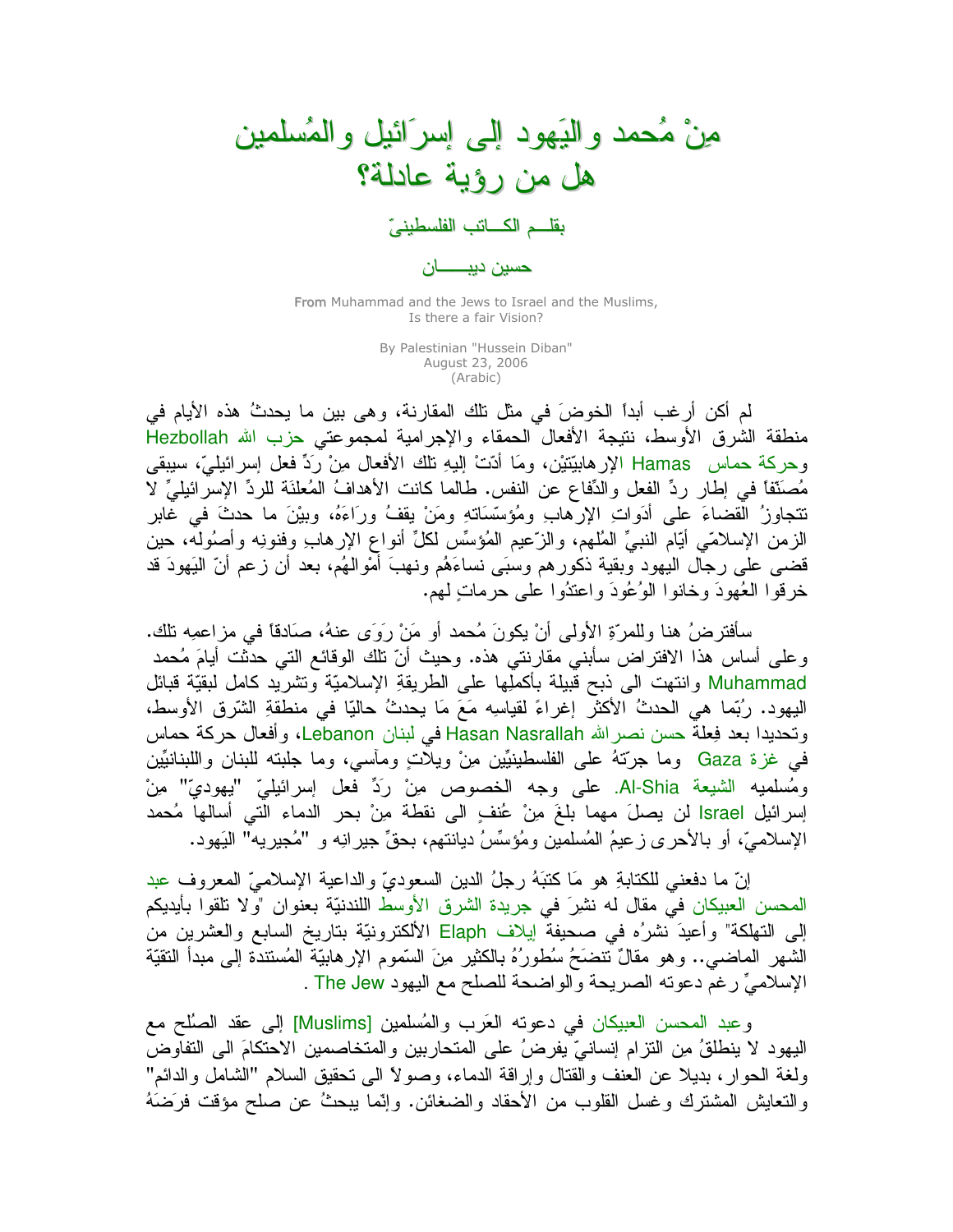اختلالٌ كاملٌ بموازين القوى لصالح إسرائيل واليهود. وسيكون من المحتوم "شرعاً" [Sharia] الانقلابُ على هذا الصُّلح حين نتبدلُ مَو ازينُ القوى لصـالح القوم "المُسلمين"!

وهذا يُؤكدُه طرحُ المُنظمة الإرهابيّة الفلسطينيّة حركة حماس Hamas حين يُنادِي قادتها بَأَنَّ لا مَانِعَ لديهم مِنْ عَقد هدنة مع إسرائيل لمدة ثلاثين أو أربعين عاما! والحقيقة أنَّ فترة الثلاثين أو الأربعين عامًا قد تقصرُ أو نطولُ. وهي لا تعني إلا الوقت اللازم للتغيير في موازين القوى لصـالحهم!. وحينها لن نكونَ نهاية اليهود اليوم، بأفضل من نهاية أجدادهم بنبي قريضة والنضير وقينقاع ويهود خيبر علىي يد نببيَ الإسلام. وربما سنكون أكثر فظاعة وإجراماً نظراً لطَّبِيعة الأسلَّحة الفُّتاكة في عصرنا هذا أو لا. وبُرِّهاناً يُزْلَيْهُ به الْمُسلَّمُونِ الْبَوْمَ علي أجدادِهم من جهة أخرى. إنها حالة مَرَضَيَّة مُزْمِنَة لَيْسٍ للْمُسلِّمين فكاكاً منها. إلا بالفكاك والخلاص من النصوص التي رَعَتْ وشرَّعتْ وحَضَّتْ على العمل وفق هذه المنظومة الفكريَّة الإجراميَّة و الأر هايتة.

يتجنَّبُ عبد المحسن العبيكان الخَوْضَ فيما حدث من جانب مُحمد والمُسلمين ضد قبائل اليهود. مع أن تلك الأحداث هي الأصلح للقياس والمقارنة. مع ما يحدثُ حاليًا في لبنان أو في الأراضـي الفلسطينية (خاصـة أنّ طرفـي مُعادلة الأمْس هُمْ ذاتهم طرفـي مُعادلة اليَوم ولكنْ مَع اختلاف الحَدَثِ ومُبرر اته ونَتائجه) كمَا سَنر ي أكثرَ مِنَ الواقعة التي ذكر ها عبد المحسن العبيكان في مقالهِ و هي توقيع صلح الحُديبية مع "المشركين" ر غم أنّ نتيجة ما حدث لا تختلفُ في حالة مُحمد والبَهود عن حالة مُحمد والمُشركين. ولمْ يكن الدّخول شبه السلميّ لِمكة بعد ذلك إلا ننتيجة المؤثرات القبليَّة والعصبيَّة التي يَرزَحُ نحتَ نَأْثيرهَا الْبَدْوُ ومُحمد وَاحدٌ مِنْ هؤلاء. حيث أغلب سكانها حينذاك من أبناء عمومته. وأيضاً بسبب القوة الضاربة التي أصبحَ يملكها مُحمد. ففي كلا الحالتين، وبمجرد امتلاك محمد ورهطه لأدوات البطش والقوة، أغارَ عليهم ناقضاً مُعاهداتِه مَعهم. فقتل مَنْ قتل بوحشيّةٍ رَهيبة، وشرد مَنْ شردّ، وسَبَى النّسَاء، ونَهبَ كلّ مَا يُمكنُ نَهبُه!.

يقولُ عبد المحسن العبيكان (إن اللجُوءَ إلى الصلح مع اليهود أو اللجوءَ للمهادنة أو اللجوءَ إلى الحلول السلميّة والمُعالجَة السيَاسيّة، هي الأمرُ المُطلوّبُ في هذا الزمن باعتبار **فقدان شرط القدرة ،** إلى أن يكونَ المُسلمون مُهيئينَ لاستردادِ حقوقهم**، ويمتلكون شرط القدرة،** ونطبيق ما فعله "النبي" في سُنَّتِهِ القوليّةِ والفِعليّة).. لا يَخجلُ العَبيكانُ مِنْ قول هذا صراحة! تحت حُجة استردادِ الحُقوقِ، وكان على العبيكان حتى تكتمل صراحته، ولا يفضح مبدأه التَقويّ الذي يستندُ إليه هو وغيرُه مِنْ رجال الدين المُسلمين، أنْ يَذكرَ لنا وبالتفصيل ماذا فعل محمد ورهطه بالمشركين وباليهود بعد أن أصبحوا أقوياء مقتدرين. إنّ عبارة "**فقدان شرط القدرة**" وعبارة "**مُهيّئين لاستعادة حقوقهم**" همَا مِنَ الْخُطورةِ بمكان. فيما لو اقتفى المُسلمون خُطي مُحمد في هذا المجال. وهو ما يُؤكد عليه العبيكانُ عندما يُطالبُ بنطبيقٍ ما فعلهُ مُحمد في سُنَّتِه القو لدّةِ و الفِعليّة.

إذا كان مُحمد بلا حقوق حيث هو البادئُ للخصام، والمبتدعُ لخُرافاتٍ وشَعْوذَاتٍ جَديدةٍ أرادَ فرضَها على الأخرين. وفعلَ مَا فعلَ مِنْ جَرَائِمَ بَنْدَى لَهَا كُلُّ جَبينٍ حُرٍّ. فماذا سَيفعُل أحفادُ مُحمد اليومَ؟! إنْ هُمْ امتلكوا القوَّة إلى جَانب بَعض مِنَ الْحَقِّ. بَديهيٌّ القولُ في هذه الحالة إنّهم سيتفوَّقُون على جَدِّهِم النَّبِيِّ ۖ في إبدَاعَاتِهِم الإجْرَاميَّة ضَدِّ الأخرينِ.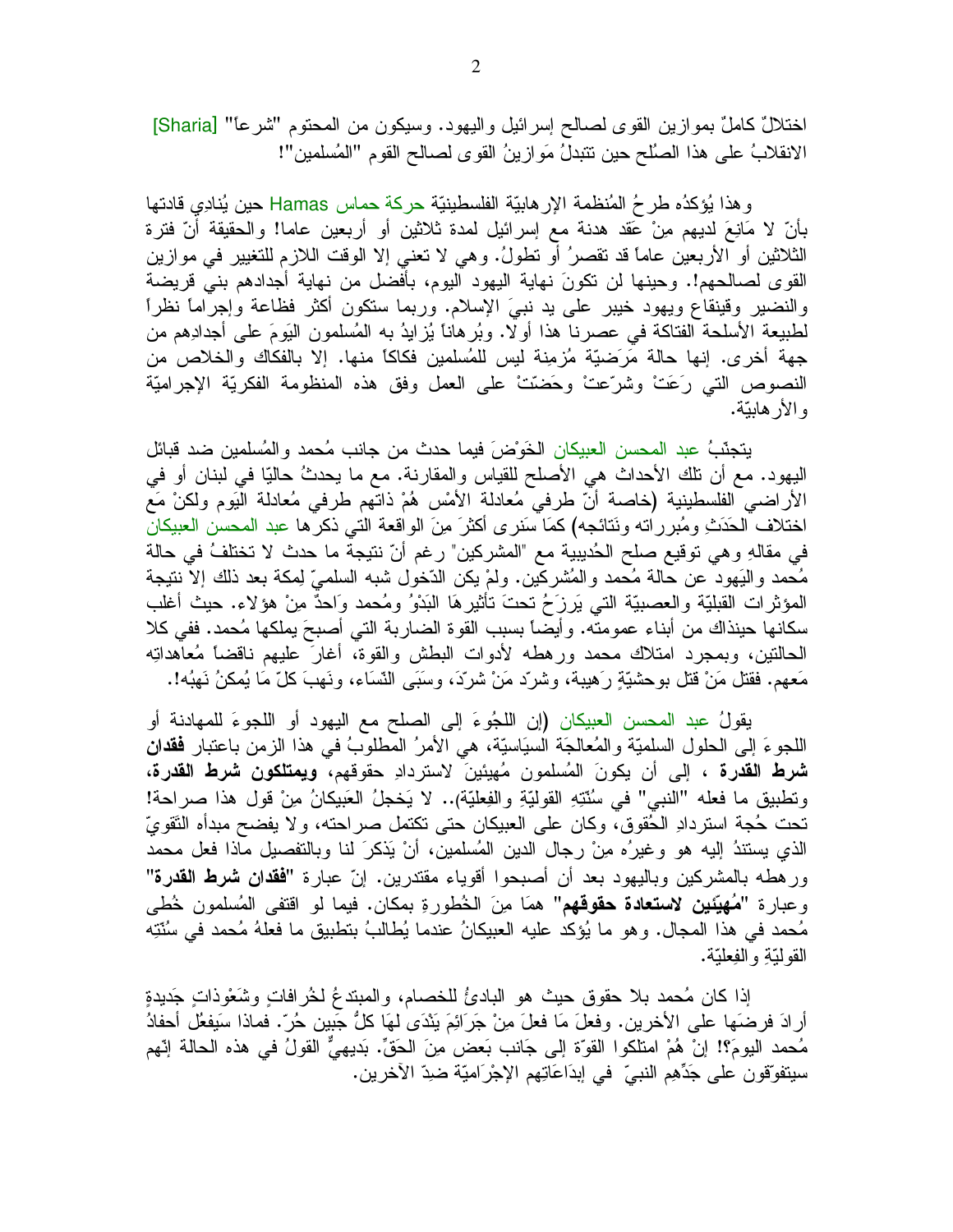كيفَ عَاملَ مُحمد البَهود:

دَخل مُحمد ضيفاً على يِثْرِب بِمَعِيَّة أخوالِهِ مِنَ الْخزرِجِ ، بِعدَ أكثرَ مِنْ إِنْتِي عِشْرٍ عاماً على بدء دعوته انطلاقًا مِنْ مكة. ولم يستطع خلال كل نلك السنوات سوى ضَمَّ بضع عشرات الى دينه الجديد. إلا أن غزوة بدر وما رافقها من دهاء وخديعة ومكر من جانب مُحمد، وغرور كبير من جانب قريش وما أدت اليه نلك الغزوة من انتصار لمُحمد ونفره، قلبت كل الأمور وكشفت المستور وأوضحت حقيقة الدعوى المُحمديّة الدمويّة. بعد أن تمكن من قتل كبار قريش ونهْبِ أموالِهِمْ وغَنْمْ كَثَيْرٍ من أَسْلَحْنِهِم.

بدأ محمد سياسته الدموية تلك بالإغارة علىي قبائل البهود، والتبي كان لمها دور في إكرام محمد عند قدومه ضعيفا ومهانا. فكانت الغزوة الأولى على بنبي قينقاع، نلتها غزوة أخرى على بني النضير [الشبكة الإسلامية] ، ومِنْ ثُمَّ أُغارٍ على بني قريضة، وختم غزواته ضد قبائل اليهود بالمهجوم والإغارة على يهود خيبر [Khaiber]. مِنَ المفيد أن نسأل أين هؤلاء اليهود اليوم؟! وهم أصـحاب أرض وحقوق. ما دامت الشعوب الإسلامية نتحدث عن حقّ مقدّس لنا نـحن الفلسطينيّين في العودة إلى ديارنا أو نقديم التعويضات لنا، وقلة نادرة هي التي نقبل بمبدأ التعويضات. فمَا أسباب ومبررات نلك الغزوات الإجرامية؟ وهل بالإمكان مقارنتها بما يحدث اليوم من حيث المبرِّرات والأسبَاب وعدد الضحايا؟! وطريقة الذبح على الطريقة الإسلامية من الوريد الى الوريد التي مارسها مُحمد ضد نلك القبائل وخاصة مع بني قريضة.

في غزوة محمد الأولى ضد بني القينقاع [السيرة النبوية] ، لم يجد مُحمد سبباً أكثرَ تفاهة وسخفًا مِنَ الادِّعاء بأن بعض اليهود قد أهانوا إحدى نساء العرب، بعد خروجها مِنْ أَحَدِ مَحالٍ الصباغة و الذي يملكه يهوديّ. وقد شهد أحدُ المُسلمين تلك الحادثة، فما كان منه إلا أنْ استلّ سيفه وفَّتل الصائغ اليهودي. فهجم عليه نفرٍ من اليهود وقتلوه، "ومثل تلك القصة التبريريَّة واضحة الضعف والوهن، فالمرأة العربيَّة الَّتي سُبَّبت تلك الواقعة الهامة في تاريخ الدولة الإسلامية لا ذكر لاسمها، ولا لقبيلتها، ولا ما إذا كانت مسلمة أم لا. ولا نعرفُ اسمَ الصائغ اليهوديِّ الذي هو عربيٌّ بدوره، ولا مَنْ هؤلاء الَّذين تلاعبوا بها. بل والأخطر لا نعلم اسم ذلك المُسلم الذي استشهدَ وهو يدافعُ عن المرأة ولا إلى أيِّ قبيلة ينتمي. ولم نزعم قبيلة أنه قد حدث مثل ذلك لأحد من رجالها، وهو الأمر الذي ما ألفناه مَعَ المُتفق عليه بكتب الأخبَار والسير من تدقيق ونوثيق! والقصة بكاملها – في رأينا – مختلقة" (من كتاب الإسلاميّات – قراءة اجتماعيّة سياسيّة للسيرة النبويّة للمفكر المِصرْ يّ سيِّد القمني) ، ودون أنْ ينتبه هذا المُسلم المُدافع عنها (إنْ صَحّ وُجُودُه) أنّ بني قينقاع هم أكثرٍ عُروبة مِنهُ ومِنْ نبيِّه مُحمدٍ. ولهم جذورٌ ضاربة في أعماقٍ ناريخ يثرب ۖ والجزيرة العربية وأنَّ هذا النبيَّ هو دون غيره مَنْ نَعْدَى على شرف نساء العرب، بإنيانه بنصوص نشرع القتل ونهب الأموال، والعبودية واغتصاب سبايا الحروب الإسلامية ادعي أنَّها تأتيه من الله عَبْرَ مَبْعُوث للوحي اسمه جبريل. فماذا كانت نتيجة إغارة محمد على بنی قینقاع؟

استسلم بنو قينقاع بعد أن حَاصرهم مُحمد لمدة خمسة عشر يوماً، وكاد مُحمد أنْ "ينحر هم جميعا" و هو ما كان ير غب بفعله، ولكن ندخل الز عيم اليثربي عبدالله بن أبي بن سلول حال دون ذلك، ونمَّ إجلاؤهم عن أرضهم وبيوتهم والسماح لهم بحَمل ما تستطيع إبلهم حمله فقط، وغادروا أراضيهم مُتوَجِّهين الى جنوب سوريا Syria .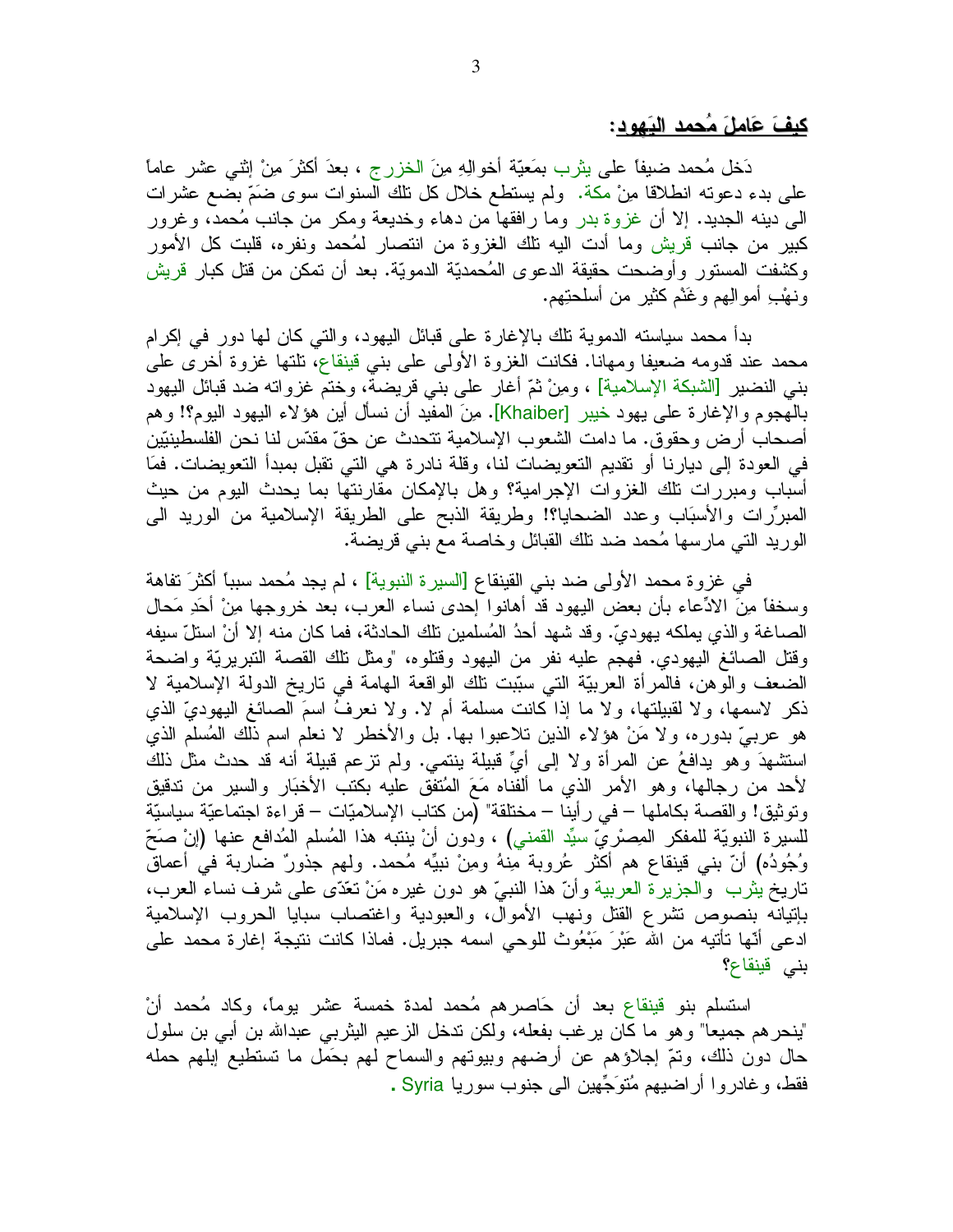أمّا الغزوة المُحمدية الثانية ضد قبائل اليهود فكانت ضد بني النضير [الشبكة الإسلامية] ، والسببُ هنا غيْبيًّا مِنْ عند إله مُحمد!. حيث ادعى أن إلههُ أخبرَهُ أنّ القومَ يكيدون له، ويريدون قُتله أثناء وجوده في ديارهم، للحصول على العون الذي طلبه منهم في المساهمة بدفع ديّة قُتلى قُتلهم رجالٌ من المُسلمين. "فأتـي رسول الله الخبر من السماء بما أراد القوم، فقام وخرج عائدا الي المدينة" والرواية هنا لابن اسحاق. بعد هذه البدعة السماويّة، طلب مُحمد من بني النضير الرحيل ونرك ديارهم فبي مهلة أقصاها عشرة أيام وإلا فأنه سيقتل رجالهم ويسببي ذريتهم ويأخذ امو الـهم.

رفض اليهودُ الرحيل، وهو موقفٌ طبيعِيٌّ جداً يتخذهُ كلُّ إنسانٍ يَطلبُ منه مُعتدٍ أنْ يتركَّ أَرْضَهُ وديارَهُ ويرحل. فحاصرهم مُحمد عدة ليال ولم يستسلموا. وهو الأمر الذي أغاظ مُحمد، فَأَمَرٍ أَتباعَه بهدم البيُوت التي تقع خارج حصونهم، وقلع أشجارهم وزرعهم. أيُّ نوعٍ من الأنبياء هذا الذي يهدمُ البيوتَ ويقطعُ الأشجار؟! إنّ هذه الأفعال تهونُ إذا ما تابعنا الأحداثَ إلى نهايتِها. وبعد حوالي خمسة عشر يوماً مِنَ الحِصارِ لم يتمكنْ بني النضيرِ بعدها مِنَ الصُّمود أكثر من ذلك. استسلم القومُ لمُحمد على أنْ يحقنَ دمائهم مقابل أن يأخذ أموالهم. فغادر القوم ديارَهم وديارَ أجدادِهم متوجِّهين إلى أرض فلسطين Palestine. بينما فضل قسمُ منهم الإقامة عند يهود خيبر . في حين أن الأموالَ والممتلكات أصبحت كلَّها من نصيب مُحمد، ونِعْمَ النبيِّ وَنِعْمَ الْنَبُوَّةِ!.

إنَّ أُمَّ الغزوات المُحمدية، وحفلات الرعب الدموية، وذبح البشر من الرجال والغلمان "وكل من نبت شعر عانته مِنَ الذكور" من الوريد الـي الوريد، علـي مرأى مِنْ أُعين زوجاتهم وأمهاتهم وأطفالهم، كان ذلك كله في مذبحة بني قريضة! وعلى الرغم مِنْ بُطْلان ادعاء مُحمد بأنّ قريضة قد خرقت عهدها معه، وهو ما يؤكده الواقع المُرُّ الذي نعيشه هذه الأيام.. فلو أنّ قريضة قد نقضَت عهدها مع مُحمد وسمحت للقرشيِّين وبقية القبائل الدخول من خلال حِصنها الى المدينة خلال معركة الخندق ، لكان انتهى أمرُ مُحمد ودعونه الدمويّة منذ ذلك اليوم، ولم يستمر تأثيره التجهيليّ والدمويّ على أنباعه إلى يومنا هذا. حيث يواجهُ العالم اليوم هذا الإرهاب الكونبي المنمثل بما زرعه مُحمد مِنْ أفكار ندميريَّة وإجراميَّة واستئصاليَّة نوارثتها أجيالٌ بدويَّة نملكُ نربة خصبة جدًا واستعدادًا فطريًا للاحتفال بالدم والرقص على ألام وأوجاع وجروح الأخرين.

على الرغم من بطلان ادعاء محمد إلا أُنِّي وكما ذكرتُ في البداية سأفترض صدقَ هذا الادعاء، فهل ما ادعاهُ مُحمد يُبِرِّرُ `ذبحَ ما يقاربُ الثمانمائة ذكَرٍ كما تذبَحُ الخرافُ، هُمْ جميعُ مَنْ هُو بالغ من ذكور قريضة؟! بدون أن يرف له جفن رغم نوسلات النساء وبكاء الأطفال. إنّ الأحرى بنا اليوم هو إعادة الاعتبار لأرواح أولئك الذين قتلهم مُحمد ذبحاً منٍ خِلال الاعتذار لِمَنْ يُمثِّلَهُم هذه الأيام من اليَهودِ العَرب وتخليد ذكراهم، ومُحاسبة مَنْ أقدَمَ على ارتكاب هذه الجريمة في قبره وليس التشجيعُ على قتل مَزيدٍ مِنْ أبناء "ا**لقردة والخنازير**" وهو التعبيرُ الذي نادَى بهِ مُحمد أبناءَ قريضة قبل استسلامهم وقتلهم. ويحلو ﻷحفاد مُحمد وتابعيه اليومَ ترديدَ هذَا النعبير في قيامِهم وقعُودِهم! إن استمرارنا في الاعتقاد بنلك الأفكار الندميريّة والإرهابيّة لنْ يَجلبَ لَنا ولغيرِنا سوى الدَّمار . وان كَنَا غيرَ قادرين على لـجم ذواتِنا فعلـي العالم أن يتصرَّفَ حيالَ ذلك قبل فوات الأوان. أو بالأحرى قبل امتلاك المُسلمين **لشرط القدرة** مثلما يأملُ ويرجُو عبد المحسن العبيكان .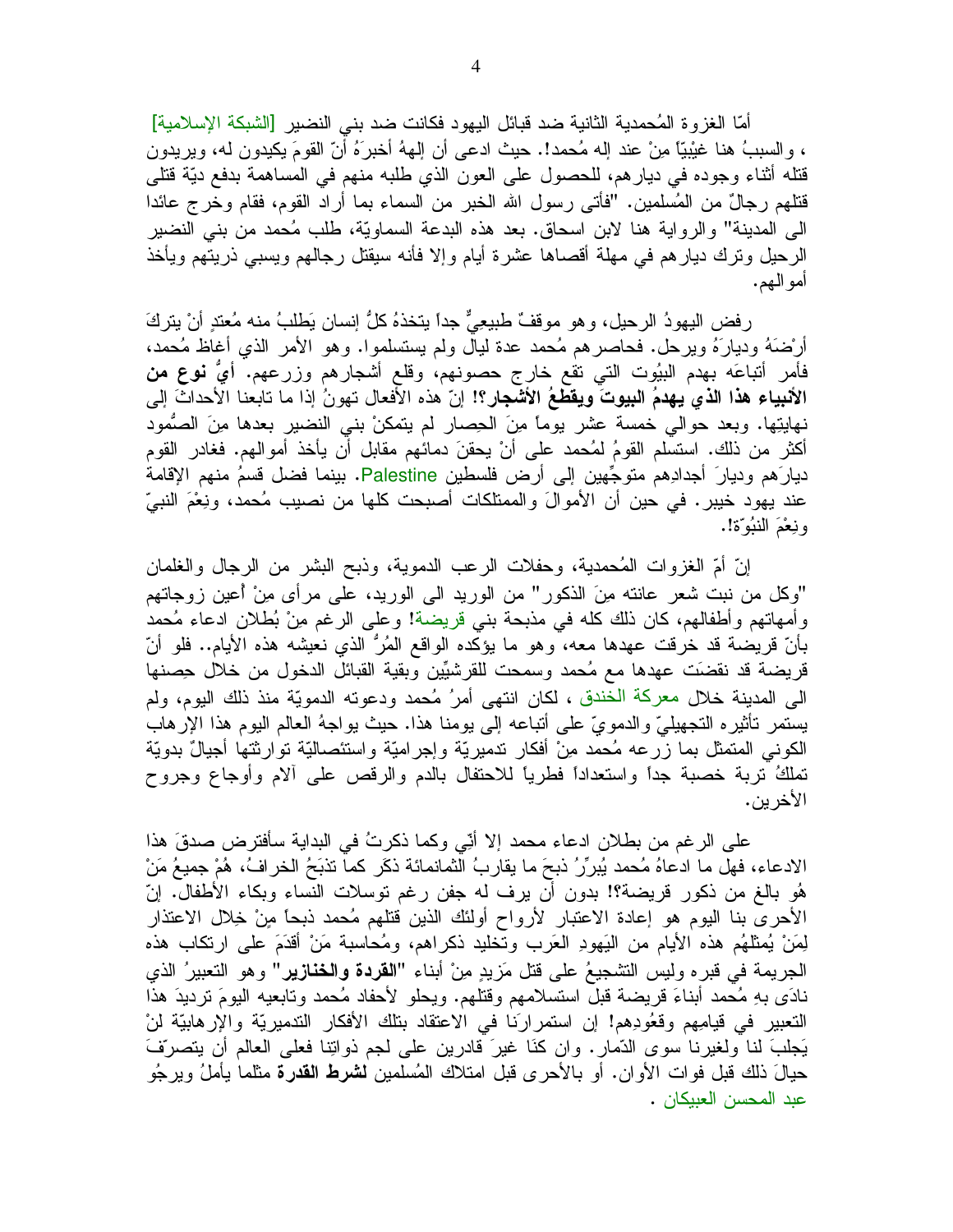لم يكن حال يهود خيبر مع مُحمد أفضلَ من غيرهم. فقد غزاهم مُحمد وقتلَ مَنْ قتل بلا أدنـي رحمة طمعا فـي الأموال والنِّساء حيث ألت كنوزُ اليهود فـي خيبر إليه.. كمَا أنَّه خَصَّ نفسَه بـــــ [صفيّة بنت حيي] بن أخطب الذي قتل زوجَها في هذه الغزوة. بعد أن كان قد قتل أباها في مَجازرهِ السَّابقة ضدّ اليهود. ومن بقي على قيد الحياة من يهود خيبر، أصبح أجيراً في أرضه يعملُ ويشقى لصالح مُحمد وقطعانهِ.

## إسرائيلُ والمُسلمُونِ اليوم:

مِنَ المعلوم أنّ إسرائيل قد انسحبت من جميع الأراضـي اللبنانية قبل أكثر من ست سنوات. وقد أحرجَ انسحابها هذا مجموعة حسن نصرالله Hasan Nasrallah الإرهابيّة ومَنْ يقفُ وراءَها مِنَ البعثيِّين في دمشق Damascus ومَلالي Iran فكان أن نمّ اختراعُ قصنَّة مزار ع شبعا Shebaa farms والدعوة لاستمرار القتال ضدّ إسرائيل حتى نتسحب إسرائيلُ مِنْ هذه المزارع. وهذه المزارع هي لبنانيّة حقًّا ولكنّ سوريا Syria سيطرت عليها. ولكن اعتبارَها لبنانيَّة مِنْ جديدٍ يتطلبُ اعترافًا سوريًا موثقًا بلبنانيِّتها. ومُسمارٍ جحا هذا الذي اخترعه النظام الديكناتورِّي السورِّي ومعه أياتُ إلهِ المُسلمين في إيران، وباستخدام أداتهم الإرهابيَّة وهي مجموعة حسن نصرالله الإرهابيّة لتونير الأجواء في المنطقة وتعطيل عملية السلام برمتها، بالإعتماد على مجموعة إرهابيّة أخرى في الأراضي الفلسطينيّة هي حركة حماس Hamas .

هذه الأفعال كان بُؤمِل منها إبعاد الأعين الدوليّة عن مشروع إيران النوويّ، وكضمانة لبقاء النظام الدكناتوريّ البعثيّ السوريّ Baath Party جانمًا على صُدورٍ أبناء الشعب السوريّ. وحيث أن ذلك المسمار (المزارع) أصبح حجة حسن نصرالله وأتباعه لتمسكهم بسلاحهم ورفضهم إفساح المجال للدولة اللبنانيّة لبَسط سيادتها على كامل الأراضـي اللبنانيّة. ومَا جرّ علمي اللبنانيّين Lebanese الكثير من الدمار نتيجة إصرار مجموعة حسن نصرالله على ارتكاب خروفاتها الإرهابيّة ضدّ الأخرين. كان آخرُها الدخول إلى أراض غير مُتنازع عليها نهائيا، وفَتْل عِدة جُنود إسرائيلبِّين وخطف جنديِّيْن. وهو ما كان مُبرراً أكثرَ مِنْ كافٍ لِّتردّ تلك الدولة على هذا الاعتداء، ما دامت نملك من وسائل الردع والردّ ما يكفي ويزيد. ومع نوافر مُبرِّر مُعترَف به مِنْ قِبَلٍ مُرتكبه بكلِّ صراحةٍ ووضوحٍ وزهوٍ. بعكس كل المُبَرِّرات الغيْبيّة تارة والكاذبة نارة أخرى، التي ادَّعَاهَا مُحمد للقضَاء على اليهود. فهل كان ردُّ الفعل الإسرائيليّ مع نوافر المُبرر الواضيح والمعُروف والمُعلن مُوازيا لِمَا اقترفه مُحمد مِنْ جَرائِمَ بِحَقِّ اليهود The !! Jew

اعتادت المؤسسة العسكريّة الإسرائيليّة، وقبل البدء بأي عمليّة عسكريّة، بأن نلقى مناشيرَ نتضمنُ تحذيراتٍ للسكان المدنيِّين بوجوب الحَذر وإخلاء المناطق التي ستستهدِفها العمليّات العسكريّة. وكثيرٌ من الأحيان كانت نوجه نلك النحذيرات عبر وسائل إعلامها، وأحيانا كانت نوجه تلك التحذير ات عبرَ مكبِّر ات الصوت في حالة العمليّات العسكريّة البرِّية قبل دخولها على المناطق المأهولة. كانت هذه التحذيرات على الدوام عاملاً رئيسيًّا في خفض عدد الضحايا من المدنيِّين. ومن المفيد القول هنا أيضاً أن كل "المجازر الجماعيّة" بحقِّ المدنيِّين الأبرياء، التي ارتكبتها الآلة العسكريّة الإسرائيليّة خلال كل سنوات هذا النزاع، لا يتجاوزُ أعدادُ ضحَاياها عددَ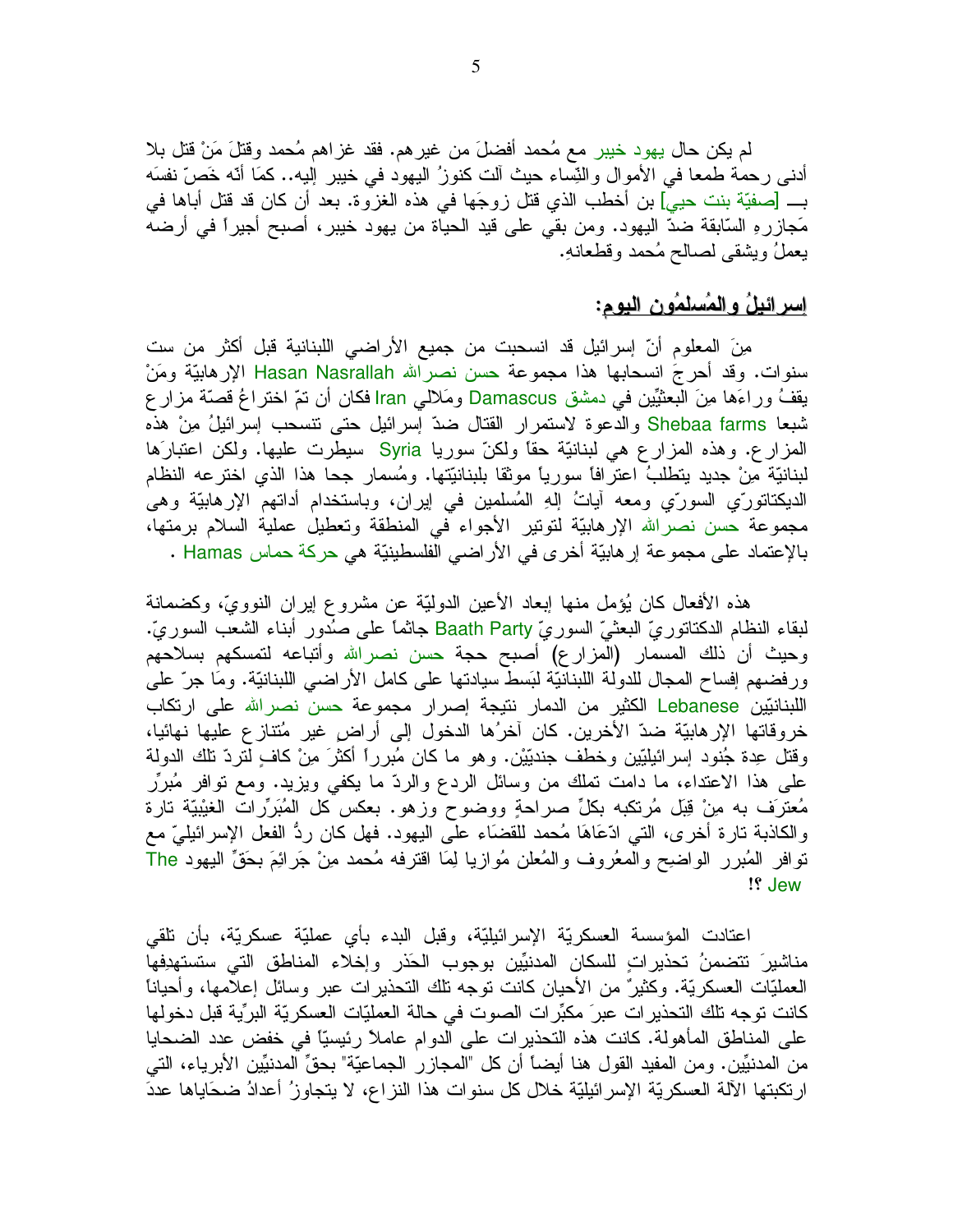ضَحايَا مَجزرةٍ صغيرةٍ لحاكم عربيٍّ مُسلم ارتكبها ضدّ أبناء شعبهِ منِ الأبرياء ودُون أنْ نسمعَ مثل هذه الأصوات الاحتجاجيَّة والاستنكاريَّة التي نسمعُها هذه الأيَّام مِنَ الشَّارع العربيِّ و فضائيّاته الإر هابيّة.

إن قُتْلٌ أيِّ مَدنيٍّ برِئٍ فعلٌ مُدانٌ ومستنكَرٌ، سواء أكانَ الضحيَّة ۖ يهوديّاً أو مُسلماً أو غيرَ ذلك. والقاتلُ يجبُ أنْ يُحَاسَبَ أيا كان. وهذا الموقفُ العربيُّ، يذكرنا بحالة الاغتصاب التي اقترفها جنديٌّ أمريكيٌّ في العراق قبل فترة، وأدّت إلى حالة هَيجان في الشارع العربيّ والإسلاميّ برمنه. في حين صَمَتَ هذا الشار عُ ذاته صَمْتَ الأَمْوات عن كلِّ حالات الاغتصاب الْجِمَاعِيَّة الَّتِي ارتكبتها (وما زالت كلُّ النظم العربيَّة والإسلاميَّة) بحقٍّ الألاف مِنْ نِساء وفتيات الْعَرِبِ والْمُسلمينِ. بل وشارك في بعضبِها وصفقٍ لها، معَ أنَّ العَسكريِّ الأمريكيِّ سيلقي حساباً ۖ جرّاء فِعلته، في حين لا رقيبَ ولا حسيبَ نجاهَ أفعال الحكّومَاتِ العربيّةِ والإسلاميّةِ ورجالها!.

اسمحوا لي هنا أنْ أذكركم بحادثة ميدان العتبة الشهيرة التي حدثت في القاهرة Cairo مدينة المُعز الفاطميّ وبلد الأزهر Alazhar قبل خمسة عشر عاماً. حين أقدم ثلاثة من الشبان الْمُسلَّمين بالتَّحرُّش بفتاة مع والدتها في أحد باصات النقل المحلَّيَّة. ولمْ يكنْ أمام الأم إلا خيار النزول في أول محطة يتوقف فيها الباص، وكانت نلك المحطة هي ميدان العتبة أحد أكثر الميادين ازدحاماً في القاهرة، فتبعها الشَّبَّانُ وأمسكوا بالفتاة ومزَّقوا ثيابها وقام أحدهم بفض بكار تها بإصبعه!.

لم يكتفِ الجمهورُ المُسلمُ بالتفرُّج وعدم الندخل لتخليص الفتاة من بين أنياب أولئك الوحوش، بل أخذتهم "ا**لنخوة والغيرة الإسلامية**" في سبيل النلذذ بالضحية إلى مُحاولة إبعاد والدنها عنها!. التبي لم تجد وسيلة لنستر ما هو مكشوفٌ مِنْ جَسَدِ ابنتها إلا أن نلقى بجَسدِها هي فوق ابنتها. وعلينا أن ننذكرَ دوماً بهذا الخُصوص حالاتِ خَطفِ واغتصَابِ فتياتِ الأقباط المتكررة بقصد أسلمَتهن!. مِنَ العار على هذا الجمهور والحالة هذه أنْ يتحدّث عن الأخلاق والقيم ويندِّد بالقتل والجَريمة. عليه أنْ يَستأصلَ ما بداخلِهِ مِنْ أفكارٍ ونوازِعَ إجراميَّة، حتى يصبح لحديثِهِ حولَ إدانَةِ الْجَرِيمَة مَعنَى وقيمَة.

## بالعودة إلى موضوعنا نجدُ مَا يلي:

<u>أولا</u>ً: إنّ المُسلمين وبأمرٌ رَسمِيٌّ مِنْ نبيِّهم، وبدون أي مُبررٌر ، اللَّهُمّ سوى شعوذات مُحمد ورغبته الجَّامحة في القضاء على اليَهود والتخلص منهم، قامُوا بإبادةِ قبيلة بأكملها. وسبي ذراريها، واغتصابٌ نسائها، ونهب أموالها. اضافة الى نتثىريد كامل لبقية قبائل اليهود. وواقع المملكة العربية السعودية اليوم بشهد على ذلك. حيث لا يُوجدُ يَهُودِيٌّ واحدٌ، وكذلك لا وجودَ للمَسيحيِّين Christianity بل ويُحَرِّمُ عليهما وعلى غيرِ هم من أصحاب الديانات الأخرى الدخول إلى منطقتي مكة والمدينة، بسبب ما ندَّعيه نصوصُ الإسلام المُحمديّة، مِنْ "نجاسة" مَنْ هُو غيرٍ مُسلَّم!. ببنِما إسرائيل اليوم لم نفعل ما فعله مُحمد وصحبه. وهي نَملك من القوة ووسائلها ما لا يستطيع أحد إنكار ه. ولكنَّها نأبـي علـي نفسها فعل ما يشين من اغتصـاب النساء وتفجير لأبنائها.

قد يتحدث البعض عن اختلاف الظروف وعن تأثير العامل التاريخي الزمني بين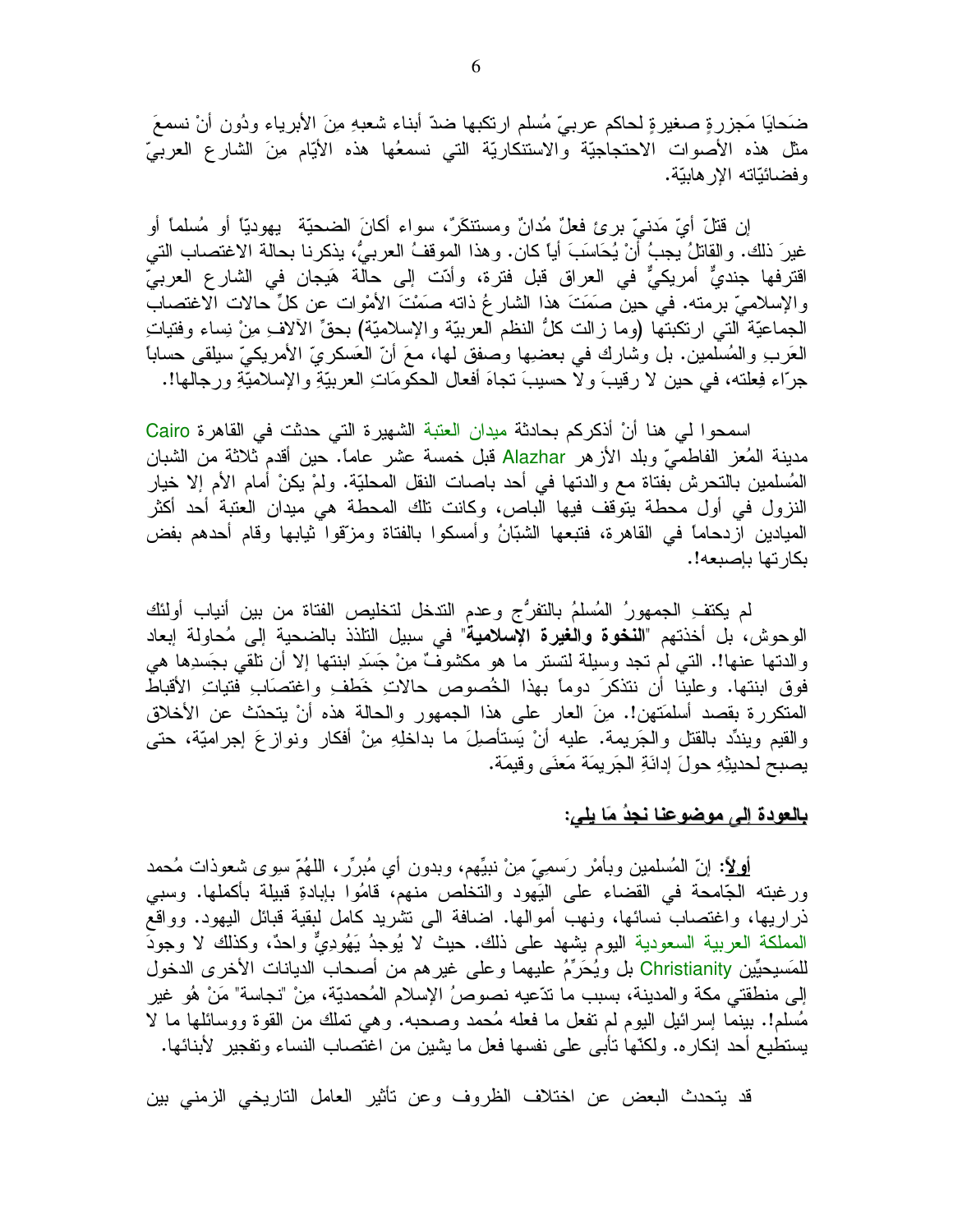عصرنا الذي نعيشُ فيه وذاك العصر حيث محمد وصحبه. أقول لهؤلاء إن ذبحَ الرّهينة الأمريكيَّ في العراق والأخر في السعودية، ونَحْرَ الكثير من أبناء الطائفة الشيعيَّة في العراق أيضـا، وذبحَ مئات الألاف فـي الـجزائر ومصـر وبـعض دول الـخليج وافغانستان وبالـي الأندونيسيّة وجنوب نايلند والهند والشيشان وغيرها من دول أسيا الوسطى، ونفجيرات نيويُورك وواشنطن ولندن ومدريد، والمحاولة الإجراميّة الأخيرة التي تم افشالها لتفجير الطائرات المدنيّة عبر الأطلسيّ، يدلُّ علـى أنّ المُسلمين يَعيشون اليوم بروح أواخر القرن السادس الميلاديّ. أي روح وعقليّة ودمويّة نبيِّهم، ولن يترددوا في إبادة كلِّ البشر المُختلفين دينيّاً فيمَا لو امتلكوا **شرط** القدر ة.

<mark>ثانياً</mark>: إنّ المُسلمين من الفلسطينيّين ومن خلفِهم كلِّ العالم الإسلاميّ ما زالوا برفضون كلِّ فرصة مناحة لتحقيق السلام في المنطقة عبر عمليّة سلام تفضي إلى إقامة دولتيْن فلسطينيّة وإسرائيليّة. ولقد رفضُوا قرارَ التقسُّيم الدوليّ رقم ١٨١، ورفضُوا بعد ذلك قرارَ مجلس الأمن ٢٤٢، ورفضوا السيْرَ في مفاوضات كامب ديفيد Camp David التي أدّت إلى تحقيق السّلام المصريّ الإسرائيليّ وانسحاب إسرائيل من جيب طابا (Taba (Egypt عبر التحكيم الدولي.

ولقد رفضوا أخيراً السَّيْرَ في طريقٍ أوسلو Oslo إلى نهايتِهِ بعد أنْ النَّزَمِ الإسرائيليُّونِ ببنود اتفاق أوسلو، وانسحبوا من قطاع غزة Gaza Strip ومدينة أريحا Jericho، ومن ثُمّ انسحبوا من مُدن الضفة الغربيّة بما فيها الخليل، وكانت إسرائيل على وشك الانسحاب من أرياف الضفة الغربيّة حسب البند جيم من اتفاق Oslo، إلا ان سلسلة العمليّات الإرهابيّة التي شنتها حركة حماس في ربيع عام ١٩٩٦ أوقفت كلّ شيءٍ وأعادت الانتفاضة الثانية الأمورَ إلى المُربّع الأول.

قد يكون هناك طرَفٌ فلسطينيٌّ عاقلٌ يرغبُ في تحقيق السلام وإكمال المشوار إلى نهايتِهِ، لكنَّه للأسف مَمنوعٌ مِنْ ذلك عَرِبيًّا وإسلاميًّا.. وقبل ذلك هو مرفوضٌ مِنْ كثيرين مِنَ الفلسطينيِّين أنفسهم، الذين لا يعتقدون بتحقيق السلام وإقامة دولة فلسطينيَّة. بسبب النُّصوص الَّتي يُؤمنون بها وتمنعُ أيّ نوعٍ من أنواع السلام والنصالح مع الأخر اليهوديّ أو المسيحيّ. لقد بتٌ أخشى أنّه لو قرّرت الحكومة الإسرائيليّة تفكيكَ الدّولة الإسرائيليّة ونقديم كلّ الأرض للفلسطينيِّين ليقيموا دولة عليها، فإن العَربَ والمُسلمين لنْ يقبلوا ذلك حتى لو قبل الفلسطينيُّون به.

وسيمارسُ العَربُ والمُسلَّمُون ضُغوطًا شديدة على الفلسطينيِّين كي يرفضوا العْرِضَ الإسر ائيليِّ السابق أنْ تخيلناهُ. ذلك لأنّ أوانَه لم يأت بعد، كما أنّ السيناريو المُحمديّ الإسلاميّ لا ينصُّ على ذلك. وإنَّمَا ينصُّ على أنِّ اليهودِيِّ يَجِبُ أن يُقتلَ قبيلٍ يوم القيامة الإسلاميَّة حيث تنادى الأشجار ُ و الأحجار ُ على المُسلمين ليقتلو ا اليهودَ المُختبئين و ر ائها!.

<mark>ثالثاً:</mark> لقد عاش مَنْ تبقى م*ِن*َ الفلسطينيِّين في دولة إسرائيل حياة هادئة. بمستوى معيشيِّ يحلَّمُ أفضلُ المُواطنين العرب حاليًّا بالوصول إلى عُشرهِ. إنَّ هؤلاء الفلسطينيِّين تلقوا مسنوى تعليميًّا عاليًا جدًا وشاركوا بفعاليَّة في الأنشطة السياسية والحزبية، وشكلوا مَجموعة مِنَ الأحزاب. ووصلَ عددُ العرب في الكنيست الإسرائيليِّ الأخير إلى أكثر مِنْ خمسة عشر عضواً.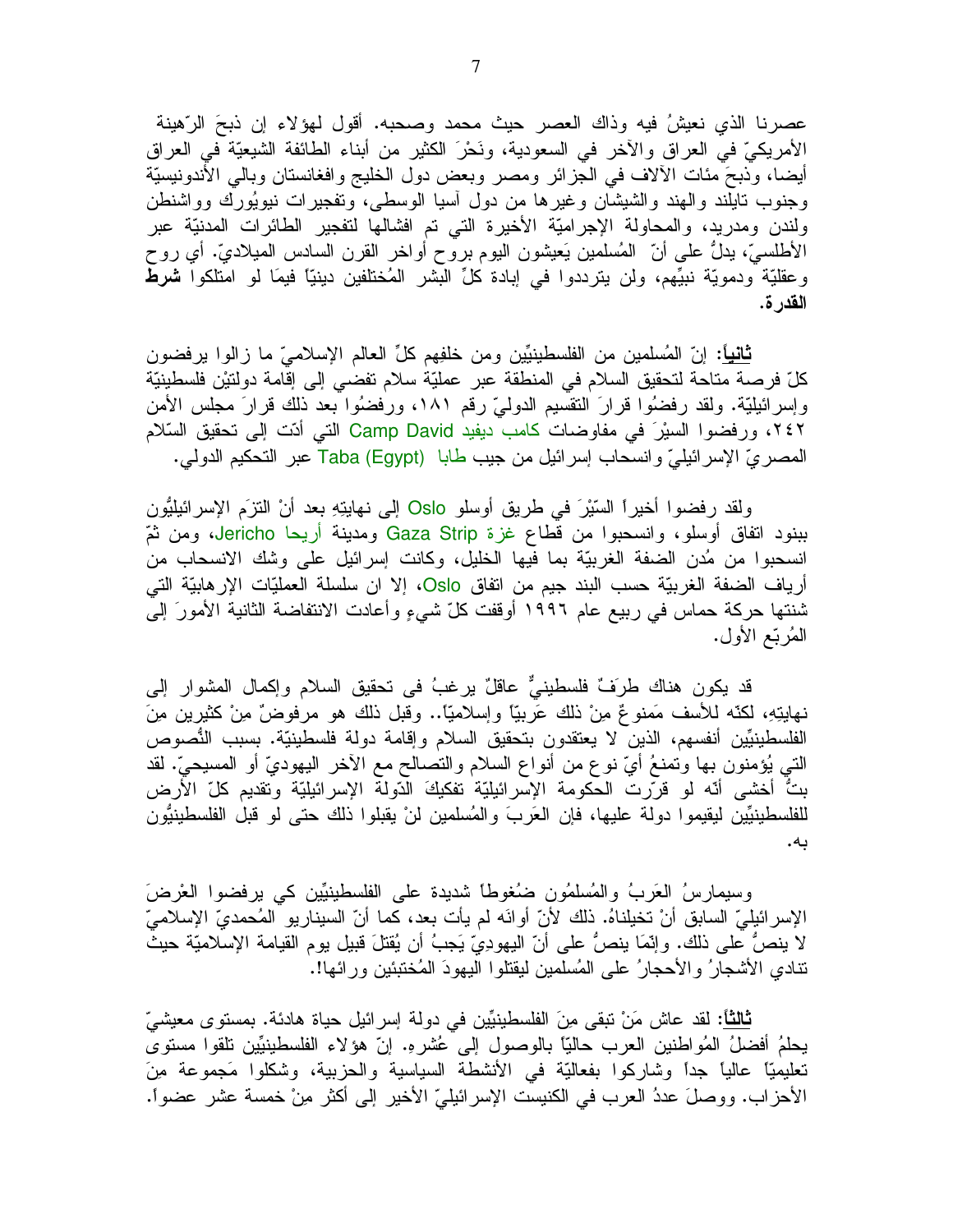وباستثناء الحادث الوحيد الذي جرى يوم الثلاثون من أذار عام ١٩٧٦ لمْ تَسَجِّلْ أيّ حوادث نعكرُ صفوَ العلاقة بين اليهود والعرب. بينما كان نصيبُ يهودُ الدُّول العربيّة والإسلاميّة، القتلَ والتشريدَ ونهبَ الأموال. ولا لومَ عليهم إنْ نوجهوا بعد نشريدِهِم إلىي دولة إسرائيل ليقيموا هناك.

رِابِعاً: بانسحاب إسرائيل من سيناء Sinai، ولاحقا مِنْ غزة Gaza Strip ومدن الضفة الغربيّة وجنوب لبنان Lebanon ، نكونُ إسرائيل قد قبرت مَاضيها وأحلامَها التورانيّة، حيث الحلم بالعودةِ إلى بناء مَملكةِ إسرائيل مِنْ جديدٍ. والتي امندت حدودُها الجغرافيّة مِنْ نهر النيلNile غرباً إلى نهر الفرات Euphrates شرقاً. ويصبح بذلك حديث المُسلمين عن الأطماع الإسرائيليَّة بلا معنى. أمَّا العربُ والمُسلَّمُون فلا زالوا بـحلمون ويعملون من أجل العودة إلى حدود دولة الخلافة الإسلاميّة المُمتدة مِنْ أسبانيا Spain إلى الهند India ، وما زال كثيرون مِنَ الْمُثْقَفِينِ في هذه الأمة يتباكون على "المُلك المُضاع" في أسبانيا. لا بل إن كثيرين مِنَ المُسلمين واستناداً إلى نصوص الإسلام يتطلعون إلى ذاك اليوم الذي يصبح فيه العالم الأرضـي كله إسلاميًّا. ومِنهُم مَنْ نتجاوزُ أحلامُهم ذلك حتى نصل إلى السَّماء بادعَاء بَعْضهم أنَّ أَحَدَ رُوَّاد الفضاء قد سِمَعَ صوَّتَ الأذان الإسلاميِّ على سطح القمر. مِنَ الجنون أنْ يكونَ أشخاصٌ ومُنظَّماتٌ في عالمنا اليوم ما زالوا يريدون رفعَ بيارقهم الإسلاميَّة فوق القصر الملكيِّ البريطانيِّ Buckingham Palace، ومبنَى الكرملين الروسيّ Moscow Kremlin، والبيتِ الأبيض الأمريكيّ White House.

إنّ فرقاً شاسعاً وكبيراً جداً بين أن يُقتلَ الأبرياءُ ذبحاً وعن سابقٍ إصرارٍ وتصميم، كما فعل مُحمد وما زالَ يفعلُ المسلمُون في عصرنا هذا، وبين مقتل مَدنيِّين في أهوال الحرب. خصوصا وأن تحذيراتٍ كثيرة وُجِّهت للمدنيِّين كي يُغادروا المناطقَ المستهدفة بالعمليّات. هذه حقيقة علينا أنْ ندركها جيدًا. كما يجب علينا أيضاً أن نملك من الجرأة ما يكفي للبوح بها. حتى وإن كانت لصـالـح الخصم. هذا الخصـمُ هو مجموعة من البشر أولًا وأخيراً ولَهُم مِنَ الصِّفاتِ الحميدة الكثير الذي نفتقدُهُ نحنُ. ولهم فضلٌ في كافةِ المَجالاتِ العلميّةِ والطبيّةِ والنقنيَةِ على عُمُومِ البَشريَّةِ، لا ينكرُهُ إلا ناكرُ الفضل والجميل. كما أنكرَ مُحمد وصحبُه فضلَ قبائل اليَهود في يثرب.

في هذا المجال أنذكرُ ما كان يقوله لي جَدِّي دائماً، وهو أنَّ جيراننا البَهودُ في بلدة "عين غيف" اليهوديّة على الشاطئ الشرقي لبحيرة طبريا، قد نوسلوا إلى جَدِّي وأقاربي الأخرين بأن لا يُغادروا أرضَهُم، وإن كانوا خائفين فليأتوا ويعيشوا معهم في بيوتهم. ولكنهم رفضوا بتشجيع عربيِّ كامل. وعلى أمل أنّ خروجَهم مِنْ ديارِهِم لنْ يطولَ أكثرٍ مِنْ أَيّامٍ معدودات سيعودوا بعدها الى بيوتهم هذا بعد أنْ نتمكنَ الجيوشُ العربيّة مِنْ سَحقٍ إسرائيلَ واليَهود. وطبعا ليس هناك سببٌ في الدنيا يُجبرُ جَدِّي على قولٍ مَا قاله غيرِ الحقيقة كما رأها ونقلها ببساطة وعفويّة متناهبَة.

كمَا أَذْكُرُ أَيضًا كَيْفَ أَنْ والدُّنِّي وعموم نساء ورجال حَيِّنَا في دمشق لا يعجبهم إلا أنْ يذهبوا ويأخذوا أطفالهم إذا ما أصلبَ أحدُهُم مَرَضٌ إلى الدكتور اليَهودِيِّ في "شارع الأمين" أحد أُحياء دمشق ، ذلك لأنّ هذا الدكتور اليهوديّ أكثر خبرة ودراية بعمله الطبيِّ وأرخص أجراً مِنَ